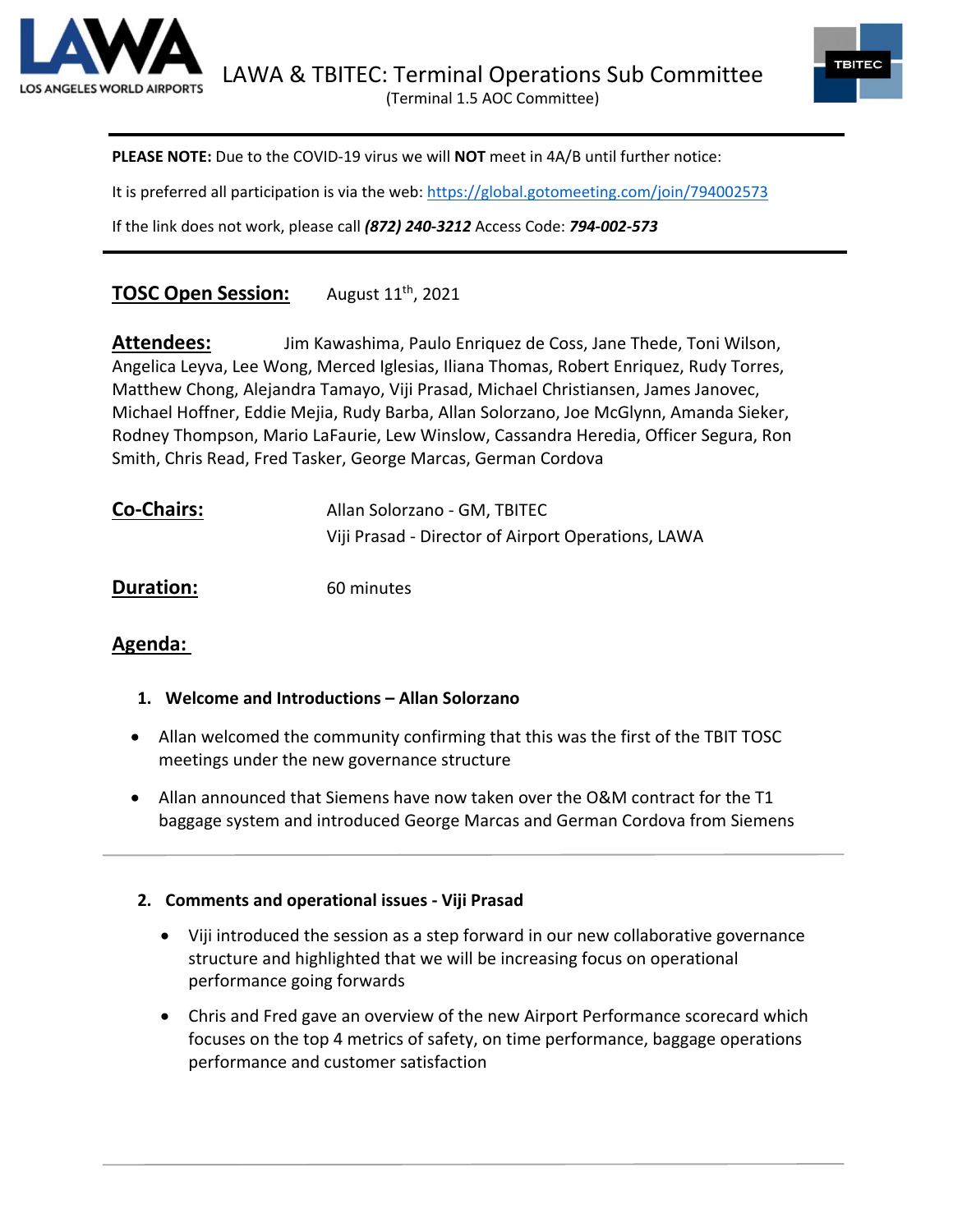



#### **3. CDC – Dr Alli Ertl**

• Dr Ertl was engaged on an emergency and was unable to attend. Update will be presented next month

#### **4. TSA – Alejandra Tamayo**

- Alejandra gave a positive update and highlighted one outstanding issue which is the power supply to the KCM area.
- In response to a question from Allegiant on lane opening and passenger queue management it was noted that Allan will share an existing SOP for separating out T1.5 to West Gate passengers to assist with efficiency

# **5. LAWA Airport Police – Officer Ford / Officer Segura**

• Officer Segura updated on the dangers of allowing piggy backing through ACAMS doors and reminded the community on everybody's responsibilities in avoiding security breaches and challenging breaches of security regulations

- **6. Westfield / Concessions – Juan Castillo / Christopher Adkins**
- No update presented from concessions this month

# **7. LAWA operations reports: R. Thompson**

• Rodney updated on the number of flights now increasing and the importance of schedule balancing. Please inform Rodney and James Tran before adding flights to your schedule as the evening operation at the West Gates is becoming very busy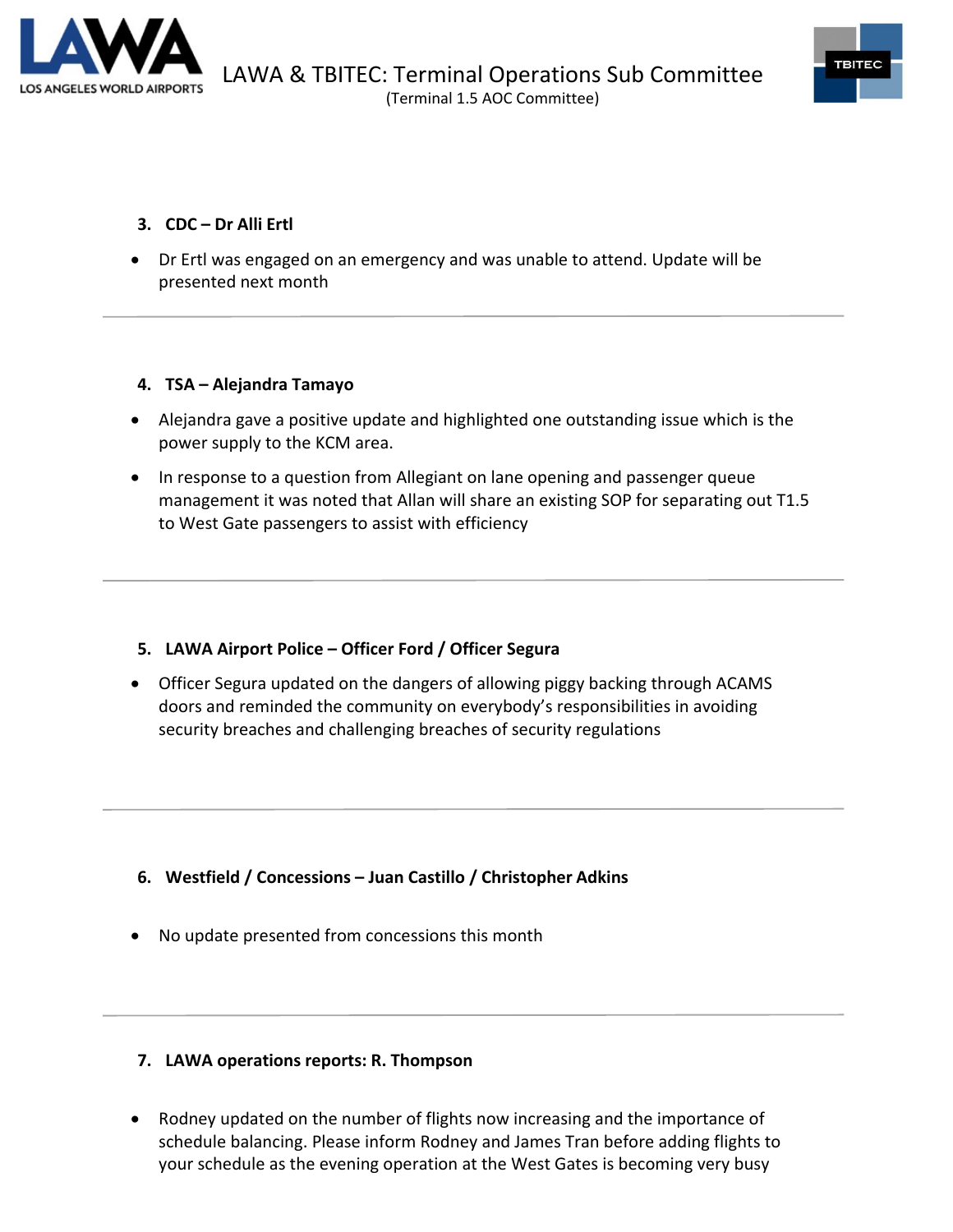



#### • **Landside operations – Richard Chong (Include parking updates)**

Richard updated on the impact of the new T2.5 bridge works and how disruption will be kept to the minimum possible

Traffic volume is currently around 76,000 vehicles daily which is a 12% rise month on month from February

Richard briefed on the issues that have been affecting parking capacity and traffic flow and the impact is fully recognized and appreciated. The opening of the new ITF West facility (4000 economy parking spaces) and the Smart Parking system will bring significant improvements to the parking situation including 100 EV chargers in each garage

Briefed on the impact of construction work outside the CTA (Lincoln to Manchester) with DWP upgrading a water line

Superbowl planning is in full swing, and an operational plan will be shared with the community as the 4-day Superbowl period will see a significant increase in both ground transportation and aircraft charter operations

#### • **Terminal operations – James Janovec**

James updated on terminal operations including the new 1.5 connector bridge going into T2. This opens in October; an operational plan will be shared with the community, and this should also lead to a reduction in ramp congestion around gate 21

New generators are being installed to give each terminal an independent back up power supply

James thanked the community for their patience and consideration during this period of significant construction works

Michael Hoffner updated the community on the dangers of people using electric scooters and reminded the community that the use of these scooters in terminal buildings is against regulations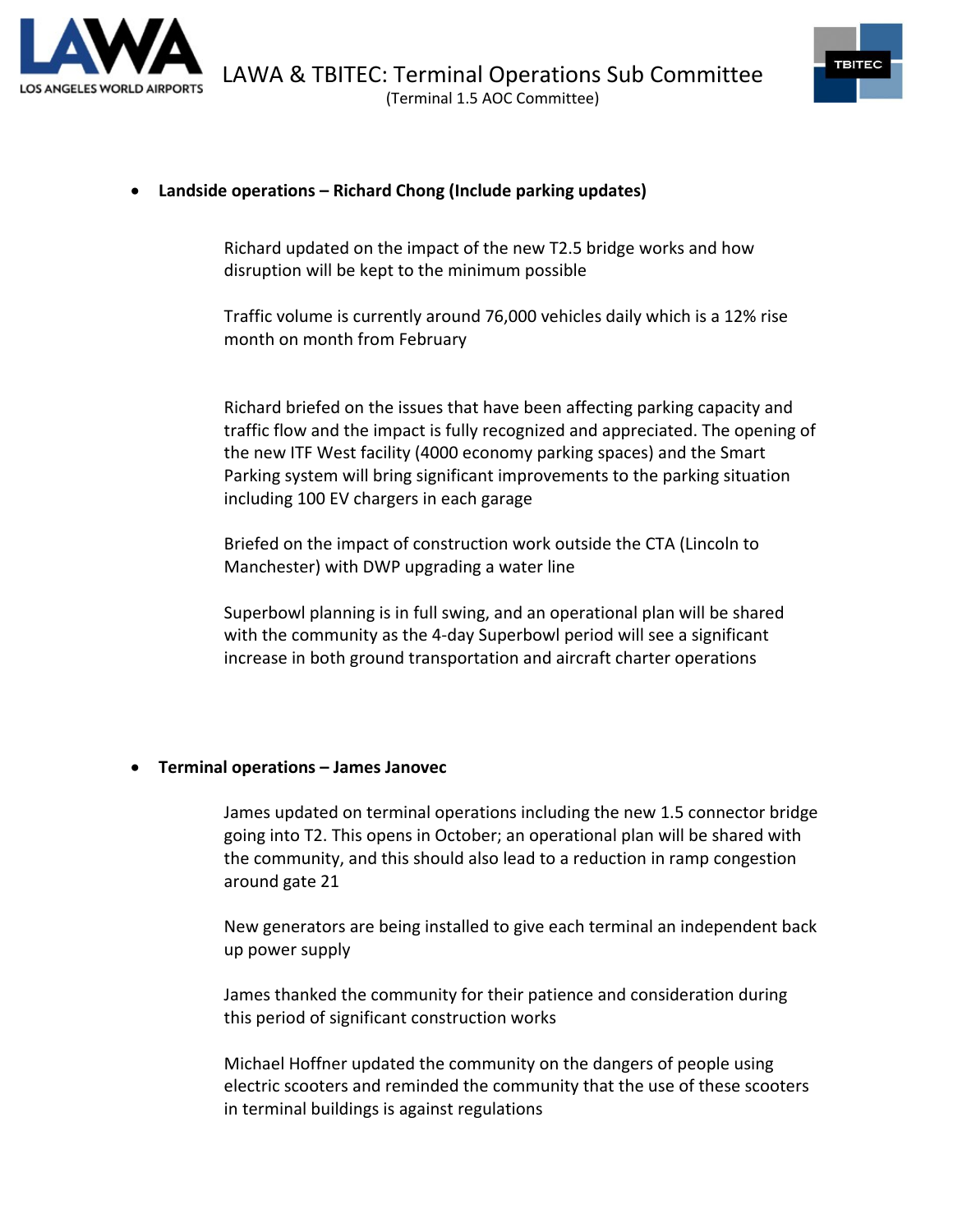



#### • **Bus operations – Mario Lafaurie**

Mario updated on the bussing operation and the challenges they face at shift handover times (11.30- 13.00 and 18.00-19.00)

The bussing team are working more closely with G2 to improve communications on where and when passengers require a bus

Between 01.00 and 04.00 there are no passenger operations however staff still need to travel between T1.5 and West Gates and it is planned to operate a scheduled bus service every 15-20 mins so staff always know they will have a bus on route to them

#### • **Airside/Safety – Lew Winslow/Alex Fagin**

Alex gave a presentation on vehicular accidents with the biggest problem being vehicle vs vehicle and break aways from tugs and vans. He reminded the community of the importance of ensuring your vehicle and load is safe before starting a journey

The West Gates ramp area is congested, and it is planned to introduce a 10 mph speed limit to reduce the number of accidents in this area

Updated on the swapping out of fire extinguishers

# **8. LAWA Emergency management – Cassandra Heredia / Stacy Barnes**

(Include planned exercise/drill schedule and update on critical employee icon)

- Cassandra updated on the FCC emergency broadcast test
- Briefed on the forthcoming exercise and training programme including the next exercise which is a cyber security scenario simulating a ransomware attack
- Briefed on the new Terminal Safety Teams which include tenants who will be able to assist in the case of an evacuation event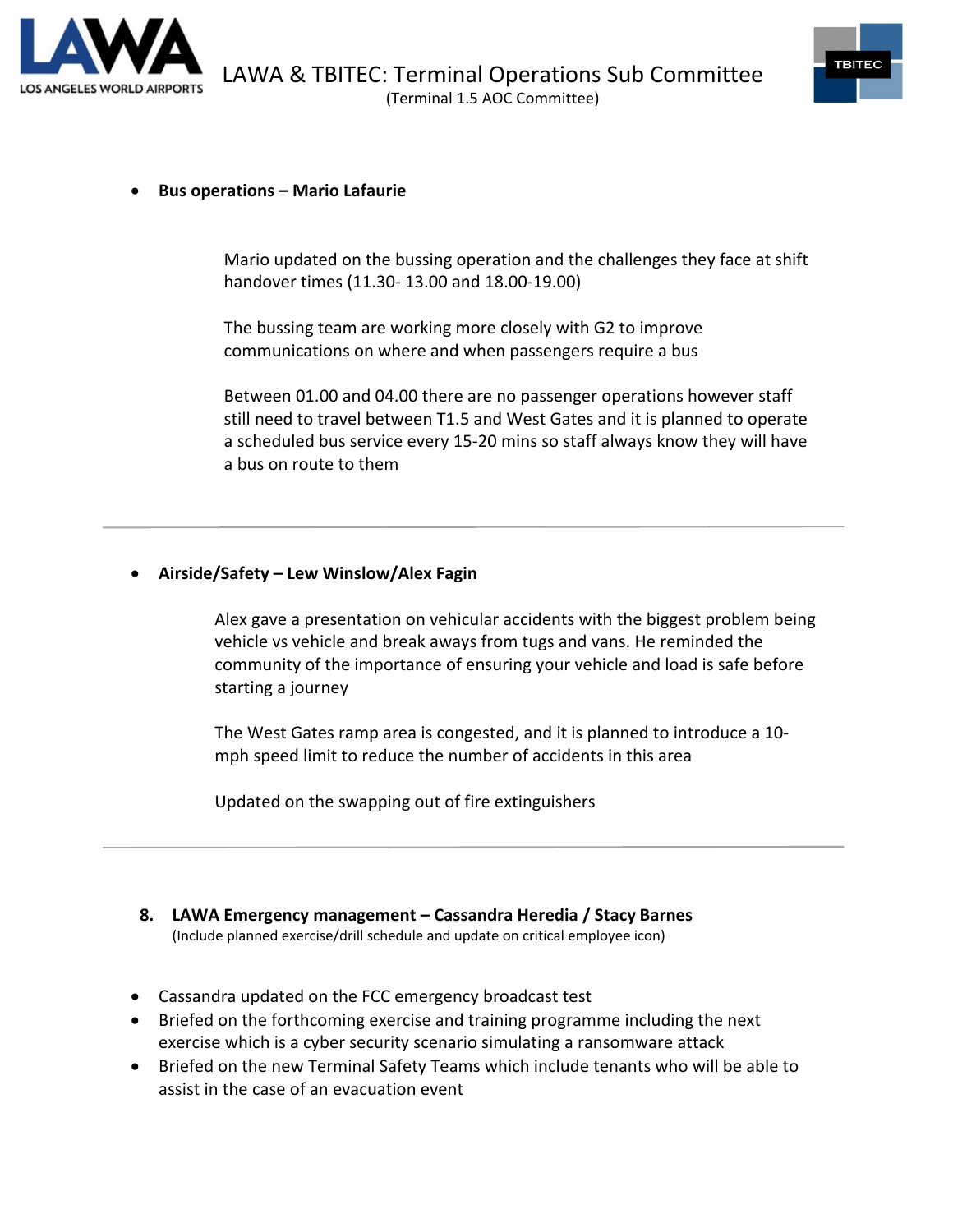



#### **9. Action tracker review – Christopher Read**

• Chris briefed on the new action tracker which will be circulated to the community prior to each TOSC meeting and will be used for updating the community on relevant issues and resolutions

### **10. Open and New Items – Christopher Read**

• Please raise any new items either directly with Chris or through the LAWA and TBITEC teams to ensure they are logged and tracked. Viji reiterated the importance of raising operational issues at the time of occurrence and not waiting until the TOSC to raise an issue. This will assist in prompt resolution of issues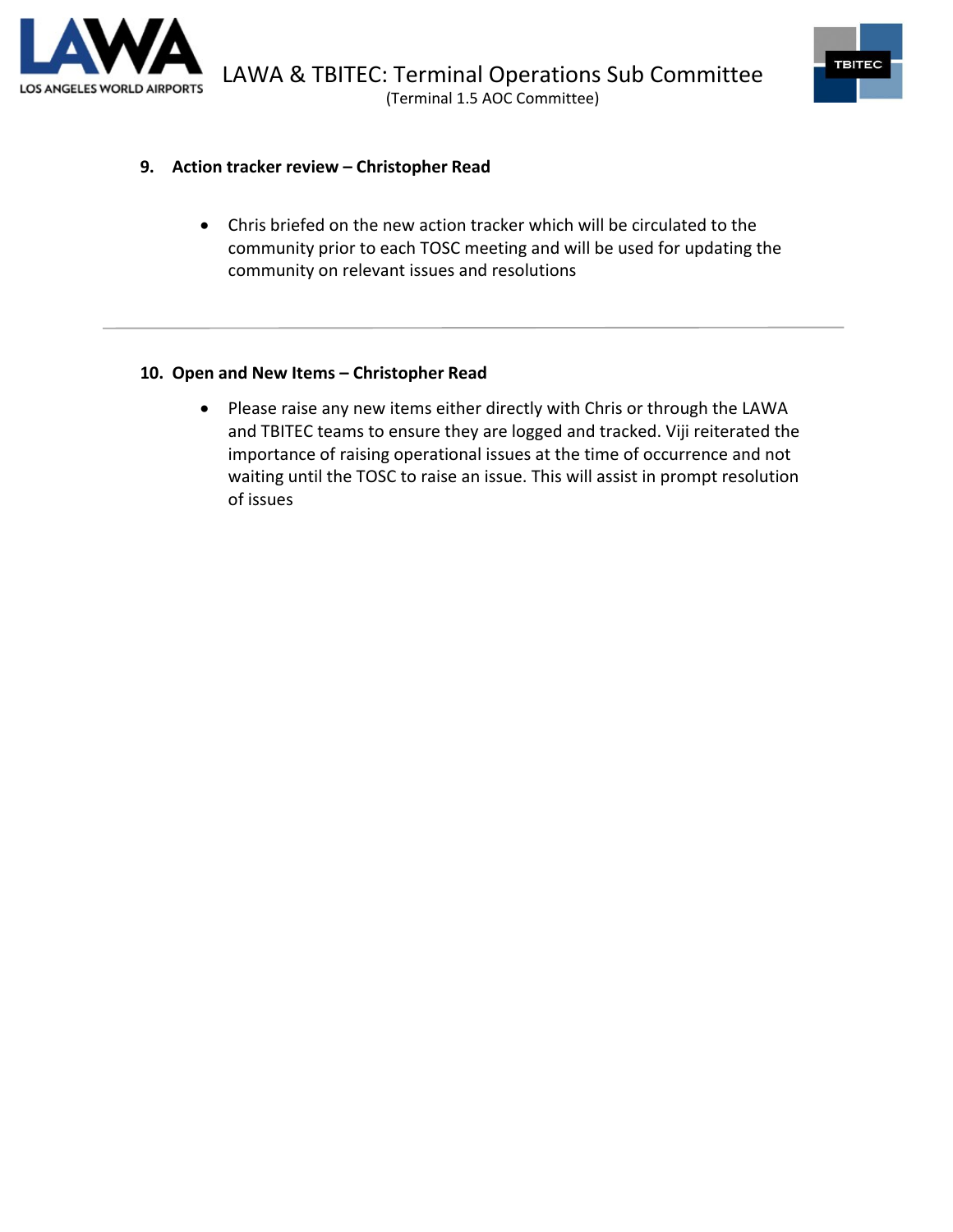



# *5 minutes break to allow participants and service providers to leave the conference call before the Airline Only meeting begins - If you are not an airline Manager, please disconnect your call now*

| <b>TOSC Closed Session:</b> August 11 <sup>th</sup> , 2021 |                                                                                    |
|------------------------------------------------------------|------------------------------------------------------------------------------------|
| Co - Chairs:                                               | Viji Prasad – Director of Airport Operations, LAWA<br>Allan Solorzano - GM, TBITEC |
| Duration:                                                  | 60 minutes                                                                         |

# **Agenda:**

- **1. Opening Comments - Viji Prasad**
	- Viji reminded the team of the importance of collaboration and communication across the community, raising issues and giving feedback is vital in allowing the LAWA and TBITEC teams to help improve operational performance
- **2. Airline Survey Results - Chris Read**
	- Chris presented the results of the Airline Partner survey and described how this feedback is now being used to prioritize Operational Improvement Projects at the airport
- **3. Service contracts performance presentation – TBITEC** o **Performance score card – Chris Read / Fred Tasker**
	- Chris and Fred introduced the Service Contracts Performance scorecard and described how this will be presented to the community going forwards to give greater visibility of key operational KPIs in the operation
- **4. ARL/ALO – Brett Kennedy/Anne Shea – AvAirPros**
	- No ALO update presented this month